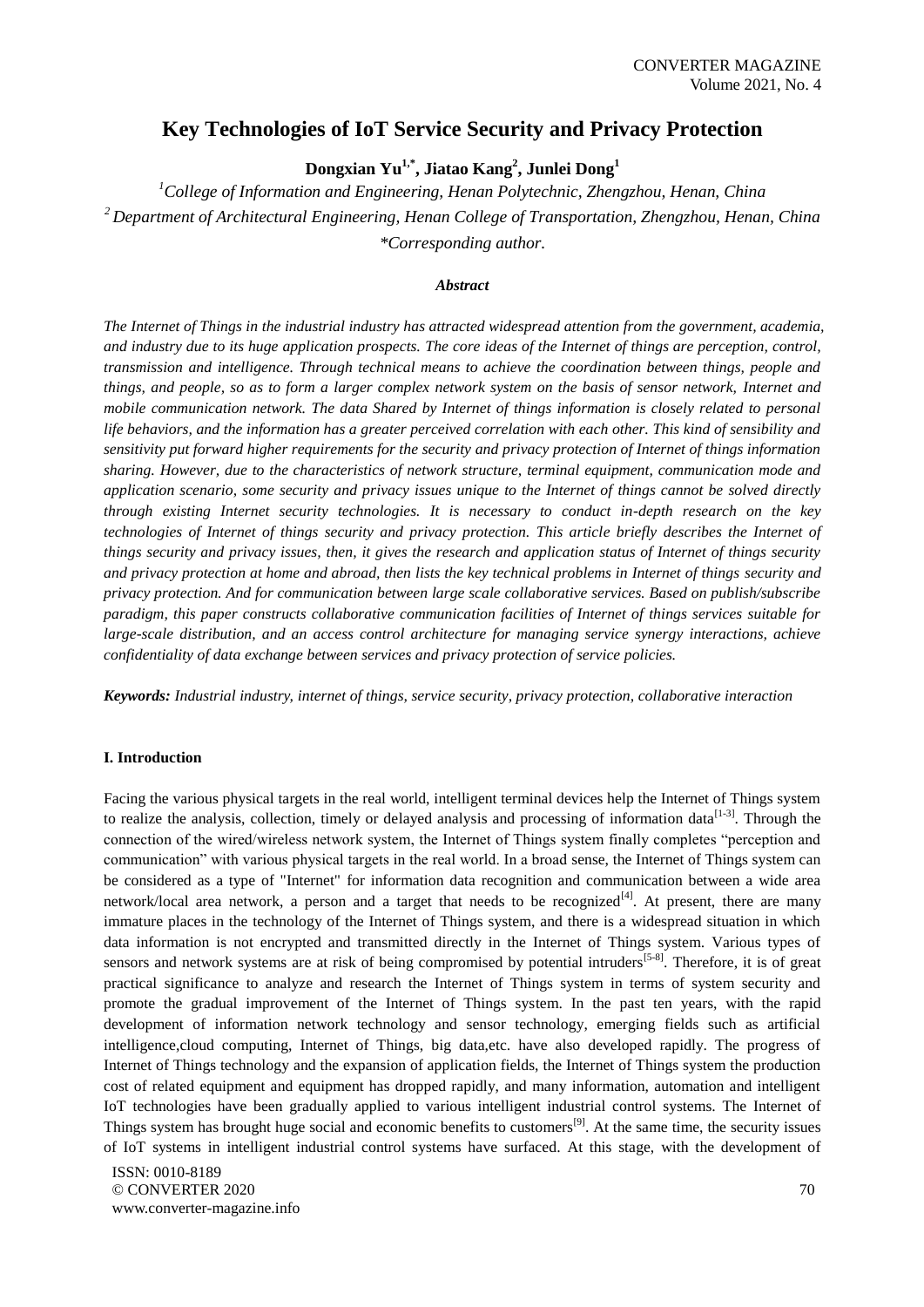industrial Internet of Things, IT and OT are gradually integrated  $[10-14]$ . As an important part of the "Industry 4.0" project, the IoT system, the production equipment, the industrial software system and the production control system are interconnected through the Industrial Internet of Things. This situation has made the IoT system security threat difficult to detect and the IoT system security After the risk issue, it is more difficult to conduct investigations and repairs [15].

The Internet is the foundation of IoT construction, so the security threat of the Internet of Things includes two aspects. First of all, the security problems encountered in the Internet will appear in the Internet of Things; secondly, the IoT system itself and related applications are also vulnerable. At present, the status quo of China's network security is not optimistic<sup>[16-18]</sup>. First, in the public Internet environment, the traits of hacker attacks are becoming more and more obvious. The criminals aim at communication networks, information systems, and user information and property. They use hacker technology to launch cyber attacks to gain illegal interests, and gradually form a tight organization and division of labor. Clear Internet underground industry<sup>[19-21]</sup>. For the security of the Internet of Things system itself, it is mainly reflected in the perception layer of the Internet of Things. In the overall architecture of the Internet of Things, the perception layer is at the bottom and the most basic level. Information security at this level is the most vulnerable. The sensing layer mainly uses RFID and WSNs in the process of collecting information. The security of the Internet of Things perception layer is essentially a security issue for RFID systems and WSNs systems<sup>[22]</sup>. When sensors receive information through WSNs, they will need a large number of sensor nodes. These nodes are often exposed to public places, remotely controlled by people or computers, lacking effective protection, and easily interfered with signal interference or even node capture. Furthermore, there are many security vulnerabilities in the routing protocols of WSNs, and criminals can inject malicious routing information into WSNs to make the network paralyzed. With the rapid application and application of RFID technology, its data security problem has even exceeded the security boundary of the original computer information system in some areas, and has become a widespread concern<sup>[23]</sup>. The main reason is: the card computing power is weak; the vulnerability of the wireless network causes the transmitted information to be exposed to the public; the privacy and security of the business application makes the security and privacy of the transmitted information an important factor restricting the further development of the Internet of Things.

In view of the characteristics of IoT services and the above security and privacy challenges, this paper has conducted in-depth research on the key issues of security and privacy protection technologies for services in the IoT environment. Researching highly scalable data access control, services and user privacy protection mechanisms provides theoretical guidance and practical value for building secure IoT services.

## **II. Proposed Method**

#### 2.1 Privacy protection

Privacy is a concept formed by human society in the context of the concept of private ownership in the civilized era. Privacy is defined differently for different domains and objects. The first privacy is defined as the right to maintain personal solitude, and later privacy is defined as the right of individuals to decide and control the sharing and use of their information by others. There is no clear definition of a more general and broad concept of privacy. This article believes that for personal or collective security and interests, the information that is closely related to itself is hidden to prevent outsiders from knowing that such hidden information is "privacy." Privacy information is information that individuals, groups, and other entities are reluctant to be aware of by the outside world. This information is related to the security and interests of the entity, including sensitive data and characteristics characterized by the data, such as the patient's condition, personal compensation, and company financial information. Wait. The act taken to achieve covert privacy information is called "confidentiality of privacy protection", that is, "privacy protection."

In order to provide users with ubiquitous personalized services, the Internet of Things needs to use the automatic sensing function to use the user's personal information without the user's awareness or interference. For example,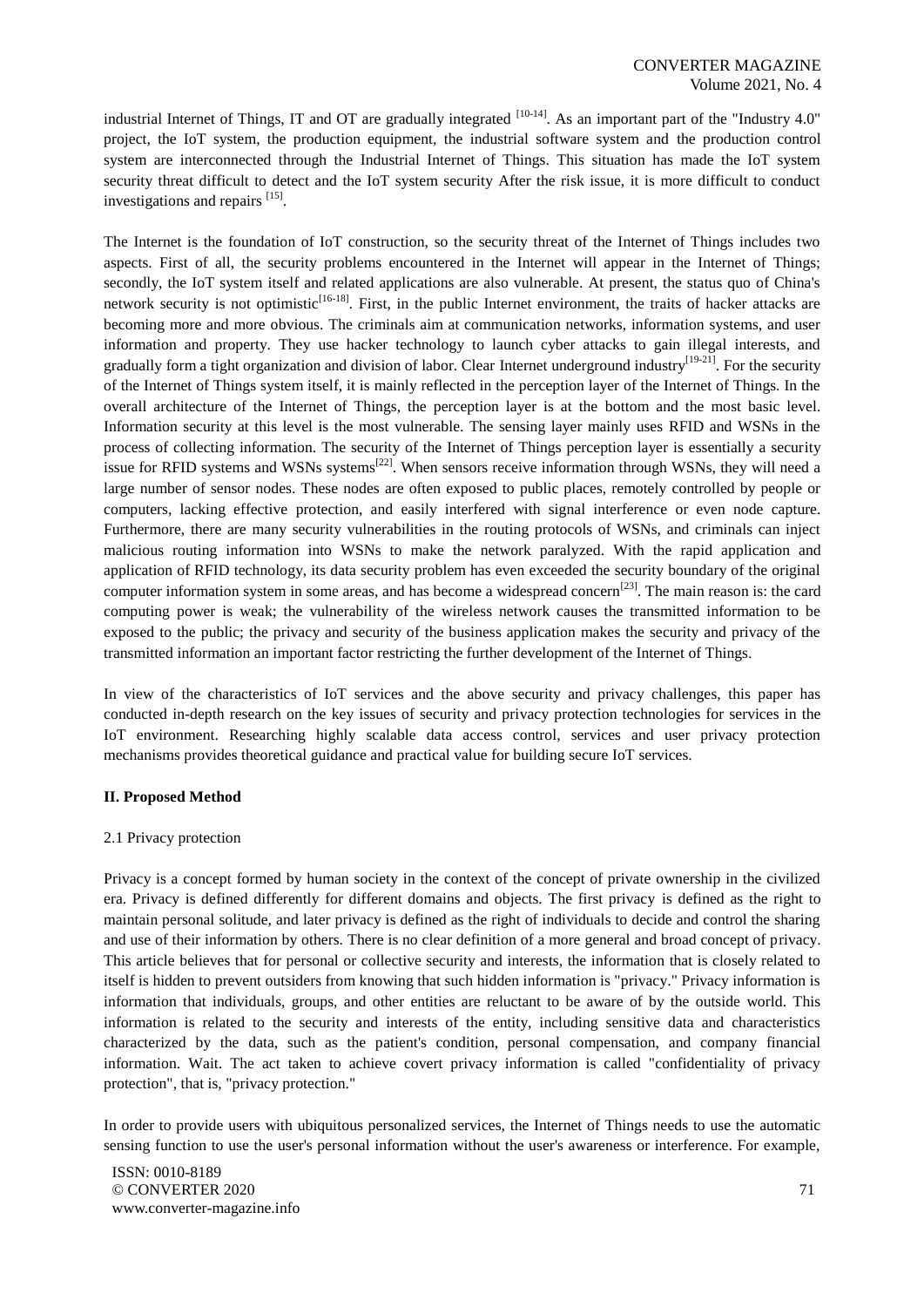in the intelligent medical care system, it is necessary to collect physiological physiological data (heart rate, body temperature, blood pressure, etc.) of the user in real time. In the IoT environment, the use of personal information covers the entire life cycle of users' personal data, including its perception, storage, transmission and application. User privacy issues mainly occur in the sensing and application phases of these four processes. Data perception has the characteristics of invisible and wide coverage, and belongs to system behavior. Because perceived personal information is private to users, users have privacy protection requirements for this process. In addition, service-oriented application processing the essence is that the personal information is shared by other entities interacting with the system. For individuals, the information is uncontrollable, and the user also needs privacy protection for this process. In these cases, if the system privacy protection mechanism is missing, the user's private information will be potentially threatened, which raises the privacy protection of the Internet of Things. As a special concept, privacy protection has the timeliness and mandatory characteristics of time and space in the historical process of each entity. Although it is for unauthorised persons, privacy protection has its special significance compared with the privacy of information security in general. Privacy can be considered as the privacy of certain information, and unlike general information privacy, in many cases, privacy and external needs must be balanced. For example, when a doctor provides a diagnosis service to a patient, some patients may be ashamed to disclose their personal information, but have to provide their doctor with their own historical medical records. The source of balance between external demand and privacy protection is often due to political or other social coercive factors. In addition, privacy protection has a broader, relatively independent system and variability for different spaces and times. Therefore, the goal of privacy protection technology is not to completely hide private information, but to meet the certain information needs of the outside world while leaking as little as possible, that is, to balance external needs and privacy protection. Privacy protection technology refers to the general term for all technologies that can be used to protect privacy. From the perspective of protecting privacy information, access control and physical security,digital identity authentication are the most widely used privacy protection technologies. Individuals use information hiding technology, encryption and decryption technology and anonymous technology to protect the privacy of personal information.

#### 2.2 Strategy Synthesis Research for Secure Data Sharing

In order to provide better services to users, different organizations need to cooperate with each other. The main goal of this collaboration is data sharing. Data shared in a service collaborative environment is generally sensitive, such as medical data for patients in a medical information system. Therefore, providing security guarantees for sharing data is an urgent problem to be solved. Access control is an important part of data security and privacy, and its aim is to prevent unauthorized users from illegally accessing protected data. However, access control for shared data can be challenging due to the involvement of different organizations.To meet this challenge, a common global strategy needs to be developed for each participating organization, which can be accepted by all participating organizations. The development of a global strategy usually requires a coordinated or negotiated approach between the organizations. In the case of service composition, policy generation for composite services requires a policy that integrates each component service together.Therefore, the key to determine the access control policy of shared data is to merge the local policies of different participating organizations into a global policy. In general, there are two layers of strategy for shared data—the layer is a coarse-grained data layer, the organizational layer, files, databases and other information; the other layer is the data layer associated with the data structure. The research in this section focuses on the coarse-grained data layer. In a collaborative environment across organizations, shared data is typically managed and owned by different organizations. To protect data, different organizations often choose different attribute elements and access control constraints to independently formulate policies to manage how the data is used, which can easily lead to misunderstandings between organizations.And the strategies of different organizations are different, even repellent, such as one rule allows some operation on shared data, and another rule does not allow the same operation on shared data. Therefore, how to integrate and standardize policy rules, how to solve different and even repelled rules is a key issue in the strategy combination. To solve the above problem, the first quest is to standardize the access control policy requirements of every participating organization. Strategic languages play an important role in regulating these requirements. A variety of languages have emerged, such as XACML, EPAL, and XACL, which have provided some strategy combination algorithms. But they focus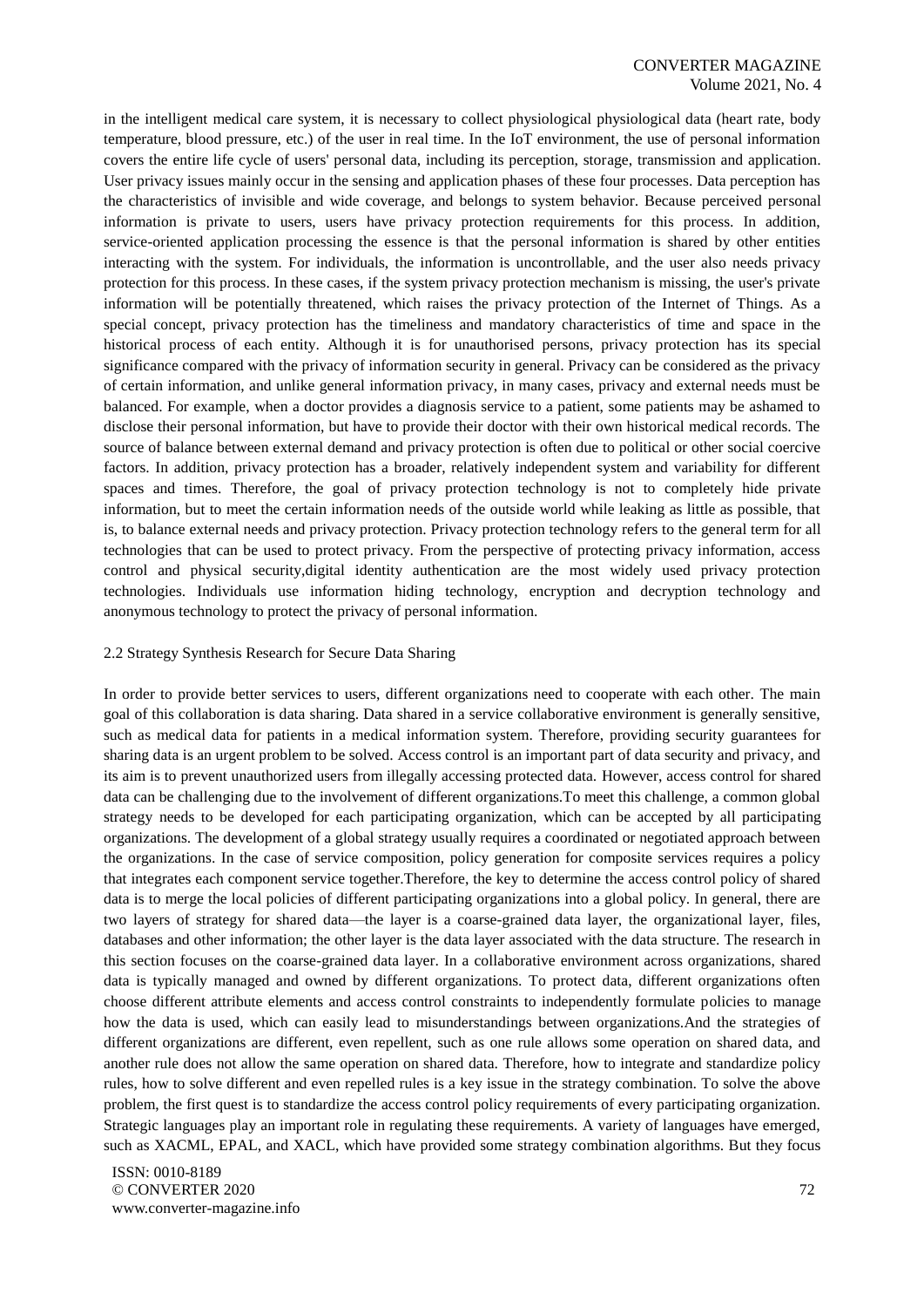on pre-canonical strategy combination algorithms, for example allowing priority, rejecting priority, and so on. These methods are not sufficient to support complex policy combination semantics based on data sharing. For example, XACML does not include a more rigorous policy combination algorithm, that is, when all policies allow a request, the combined policy also allows the request; as long as any rule rejects a request, the combined policy rejects the request. This article will use this strategy to combine rules to combine strategies.

XACML is one of the most commonly used policy specification languages, and it provides a more flexible way to manage the elements in each strategy. XACML supports attribute based access control policy model, which makes attribute based constraint rule one of the popular access control methods in distributed cooperative environment. Therefore, we mainly consider attribute-based strategy combinations. In addition, XACML specifies multiple policy/rule combination algorithms; Permit-unless-Deny: PD, etc., unless rejected. Each XACML policy contains multiple rules. If an organization combines these rules with different rule combination algorithms, they will get different strategies. For example, organization A uses the P0 combination algorithm to combine their rules. If there is a rule that allows a request, the result of the combination allows the request; and if organization A uses the DO combination algorithm to combine their rules, if there is a rule that rejects a request, the result of the combination rejects the request. Therefore, it is necessary to consider the institution combination algorithm used by different strategies in the strategy combination. In the XACML strategy, conditional constraints are restrictions on attributes. The existence of multiple conditional constraints in a strategy makes the strategy combination process complicated. Algebraic theory can be used to construct a policy framework that describes the behavior of a strategy combination and verifies the validity of the combined results. These algebraic systems can deal with limited constraints, which provides theoretical support for the research work in this paper. Determining a global strategy for sharing data across organizations is a challenging issue. From the perspective of the requester, in order to determine whether the request can access the shared data, it is necessary to determine whether the attributes of the request meet the global policy of the cooperative organization, which requires the combination of the local policies of different organizations into a global policy. The results of the combination are not only consistent with the individual local strategies, but also by the various collaborative organizations. Therefore, it is necessary to choose the appropriate XACML rule combination algorithm in the Innovative strategy. There is currently no automated strategy synthesis tool that automatically combines different local strategies into one global strategy rather than a policy decision. This paper proposes a multi policy composition architecture and develops an automatic policy composition tool using rule reduction method. The tool can automatically generate a global strategy when entering local strategy for different organizations. Based on the criterion specification of XACML, the FIA algebra system is extended to support different types of attributes in the rules by defining a reduction rule. The multi-strategy combination process is mainly divided into three steps. First, the rules are classified according to the condition constraints in the rules. Secondly, the conditional constraints with the same attributes are reduced to one class. Finally, the conditional attribute values In the same rules are compared, and the class is compared. The rule is reduced to the rule in the global strategies.

#### 2.3 Service Access Control Based on Publish / Subscribe System

The smart grid will be the foundation of the next-generation grid system. Its goal is to enable two-way real-time interaction between data providers and data consumers through the integration of the power grid and communication networks. Integration requires communication systems that are loosely coupled, configurable, and open. In the smart grid, data is distributed in real time and should be secured. The existing intelligent grid communication system mainly adopts the request/response interaction model. The data access is directly controlled by the data provider, and the direct control interaction model can not extend the complex interactive services supporting the smart grid. However, the publish/subscribe model has loosely coupled features between data providers and data consumers, allowing the publish/subscribe system to allow smart grid services to perform indirect, anonymous, and multicast interactions. The publish/subscribe system therefore supports scalable, flexible interaction between smart grid services. The GridStat project uses a publish/subscribe model to build a collaborative smart grid service data interaction architecture. The communication architecture in Figure 1 can provide QoS-differentiated real-time data, such as data collected by the base station phasor data concentrator and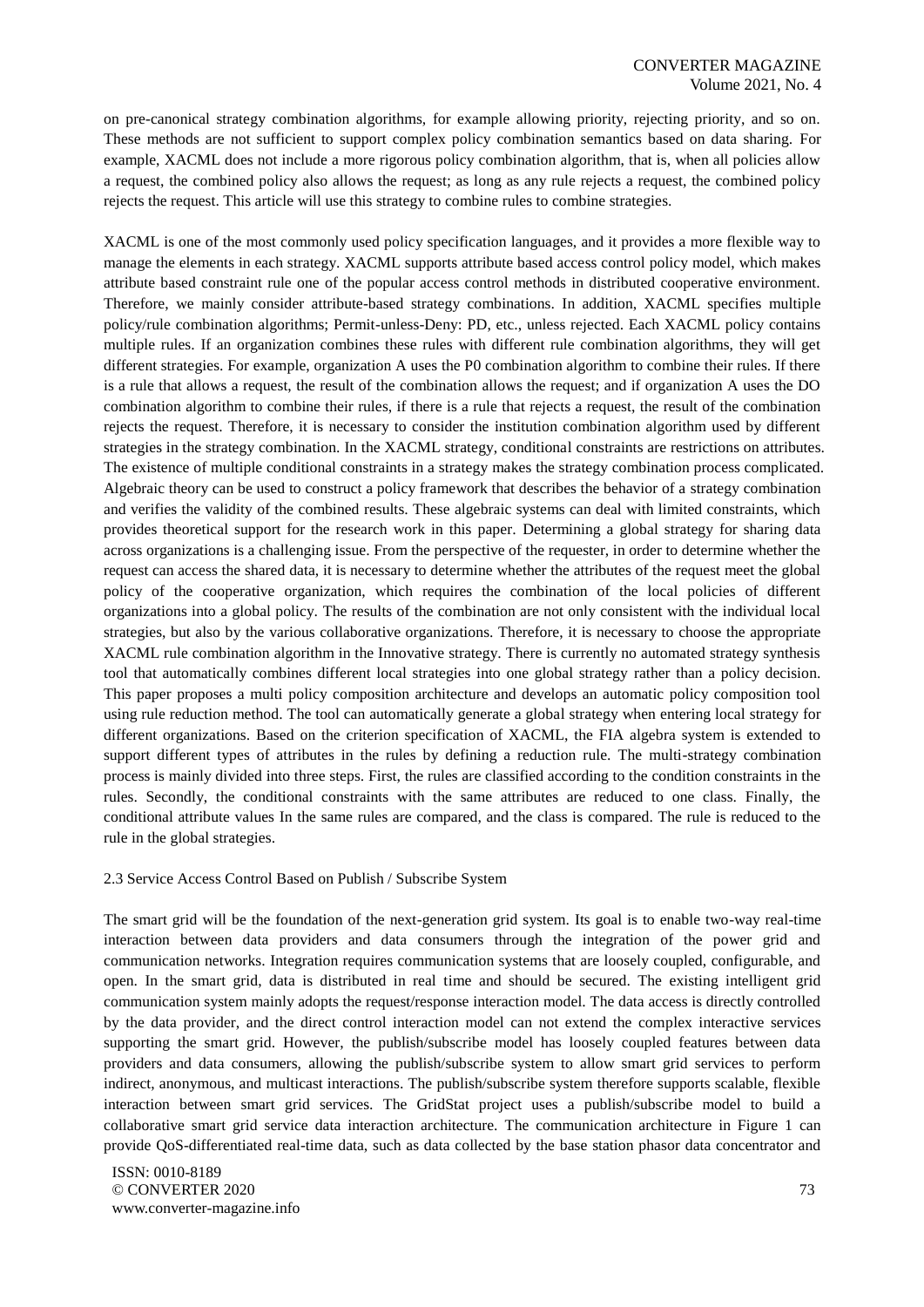passed the substation phasor test.



Figure 1. Grid Stat communication facility

In a publish/subscribe-based service data owners, data consumers interact indirectly, interaction model and multicast by notifying the proxy network. The data consumer expresses its interest by subscribing, without knowing who posted the data, and the data producer publishes the data without knowing who used its data. In the publish subscription mode, the interaction of data is anonymous. Such a communication architecture does not care where the data comes from, but what the data is. The proxy network is responsible for matching event types and passing data to the appropriate subscribers. Automatically attached by event type, the consumer describes its needs by event type, even if the data owner does not want to send data to it. Multiple users can subscribe to the same type of data, ie the communication architecture has the characteristics of multicast. The publish/subscribe paradigm removes the dialog constraint, that is, the source and endpoint that do not require communication, and the service interaction relies on the notification agent to implement routing and matching of events.

However, when multiple smart grid services are distributed over the Internet, sensitive data exchanged by ubiquitous services is vulnerable to eavesdropping and attacks. Without a secure access control architecture, this data is vulnerable to unauthorized access. The security requirements of this article focus on access control and data confidentiality, that is, data publishers do not want unauthorized subscribers to access their published data. Each service message is independent of its publisher and subscriber, and multiple rounds of communication messages form a session. Smart grid services interact in the form of sessions and their interactions are data-centric. Based on the characteristics of publish/subscribe service and data-centric service interaction, this paper proposes a data-centric security mechanism to achieve the goal of access control and data confidentiality protection. Due to the indirect, anonymous and multicast interactions between publishers and subscribers, the existing access control mechanisms are not suitable for large-scale smart grid services. If more users are involved, symmetric key is not suitable for large-scale smart grid applications. In addition, the privacy of the publisher is not protected, and the subscriber knows who has subscribed to the data it publishes. The data in smart grid need to be integrated in the network before reaching the end users. For example, the intermediate agent can add the readings of smart meters owned by the same publisher to improve the effectiveness of data interaction. The requirement of intra network integration increases the difficulty of designing access control for smart grid services. At present, there is no relevant mechanism that can support access control and Intranet integration at the same time, such as attribute based encryption mechanism and authentication mechanism. Users design extensible access control mechanism in publish / subscribe system. However, these encryption mechanisms are not homomorphic and cannot be supported. The intranet integrates encrypted data. This paper proposes a data centric access control architecture (DCACF), as shown in Figure 2, which supports access control in smart grid services and data integration in the network. In this architecture, the publisher uses the private key based on homomorphic encryption mechanism to encrypt the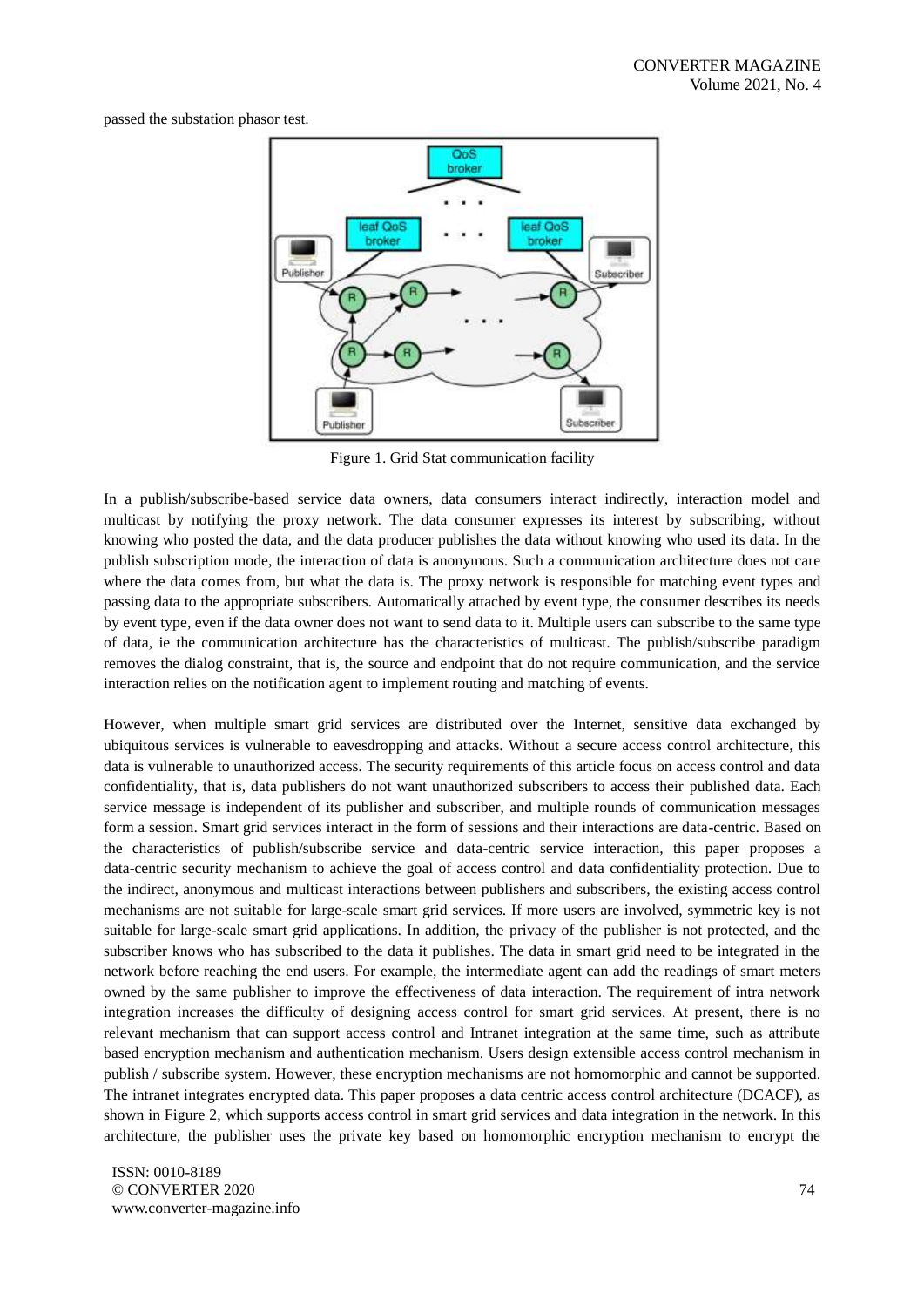published data.



Figure 2. DCACF architecture

Prior to encryption, the data is bound with a random number representing the type of event, so that the encrypted data can only be decrypted by subscribers of this type of data with access rights. The intranet integration mentioned here is the integrated data itself, not a random number representing the event type attached to the same cryptograph. If the random number changes, the cryptograph becomes a unintelligible entity, which eventually leads to decryption failure. To maintain the homomorphic character, the DCACF architecture ensures that homomorphic operations affect only the data and do not change the random number representing the event type in the same cryptograph.In the proposed architecture, each potential subscriber gets an encryption event of a special event type and an access certificate. After the publisher receives the access request for the event type, it will generate the subscriber's access credentials based on the event type's access control policy and distribute those certificates to all Tanzhi agents. Access control policies are encoded as bloon filters and are included in the access certificate. When the intermediate agent receives an encryption event, it uses the bloon filter and the properties of the registered subscriber to check that the subscriber is qualified. For qualified subscribers, the intermediate agent uses the subscriber's public key to re encrypt the event, and the subscriber decrypts the encrypted event with its private key. Unlike the access control mechanism in DOS security standard, the publisher and subscriber do not need to share the key, which reduces the burden of key management of intermediate agent.

## **III. Experiments**

This experiment uses a fully homomorphic encryption mechanism, which can effectively encrypt large integers. If the public mode  $g = 100000000000031$  is selected as the parameter, the plaintext in Z9 can be as large as 10M. We extended Apache ActiveMQ, a JMS middleware. The extension method is to construct a homomorphic operation on the publisher, build a key translation on a secure intermediate proxy, and build a homomorphic decryption on the subscriber. In the first step, the publisher encrypts the events that need to be published, the intermediate agent provides a release filter that publishes the event, and the key converts the encrypted event. The intermediate agent provides the subscriber's filter, which is the authorization policy of the subscription service. The subscriber decrypts the ciphertext converted by the conversion key. This experiment was conducted in a distributed test environment. Since it is difficult to estimate the performance in the publish/subscribe system without the same synchronous clock, the subscriber and the publisher are run on the same server. The server is configured as 8.0G RAM, Intel Windows 7, 64 operating system. The intermediate agent runs on other servers. The server configuration is 4.0G RAM, Intel Windows 7 operating system. The Publisher/Subscriber and Intermediate The agent is connected via a standard 100Mbps local area network. In the implementation, delay is the main performance indicator.There are two kinds of delays: one is to not join the access control mechanism, the total time from the publisher sending the event to the time the subscriber receives the event, including the matching time of the intermediate agent; The other is to join the access control mechanism, from the time the publisher encrypts the published event to the time the subscriber needs to decrypt the subscribed event. The latter mainly consists of three parts of delay: (1) the time of the publisher's encryption event, and (2) the time of the intermediate agent's key conversion, that is, the intermediate agent receives the encrypted event, and sends the converted re-encryption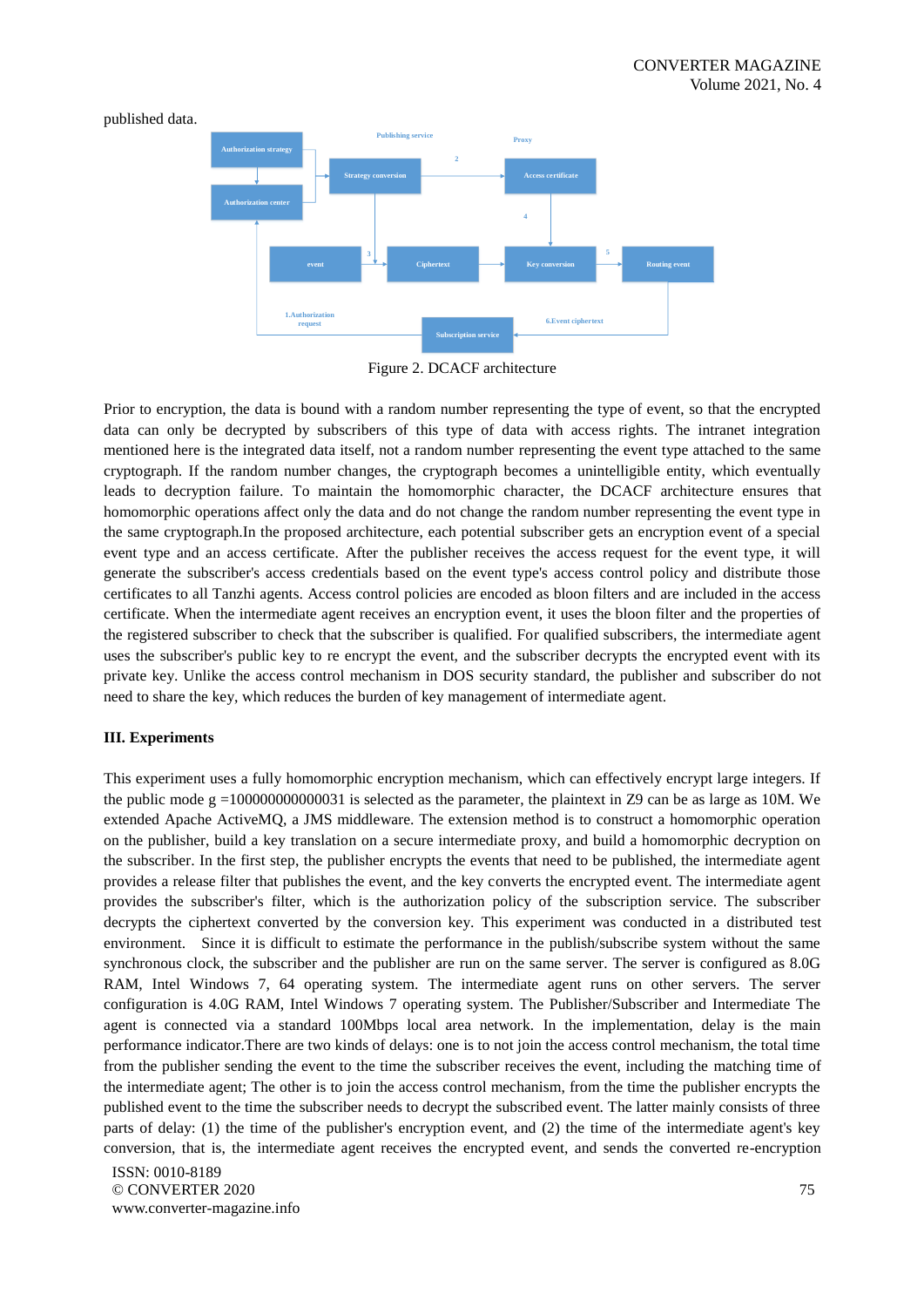event. Time, (3) the time at which the recipient decrypts the re-encryption event. Through testing, we evaluated two aspects: one is the impact of the size of the publisher's published packet on performance, and the other is the performance impact of the number of attribute connections in the authorization policy.

## **IV. Discussion**

To ensure the accuracy of the test results, each test case was run 1000 times. Figure 3 shows when you are not joining the access control architecture (Pub-to-Sub With Plain) and join the access control architecture (Pub-to-Sub with When the ACF), to publish data from the policy average delay (in number of the received data in different rules: ms), the size of the data is fixed (256 Bytes) . The horizontal coordinate indicates the size of the rule in the linear range of I, that is, 2 , 4 , 6 , 8 , 10, and the vertical coordinate indicates the delay. As show Figure 3, the number of rules increases, Pub -to-sub With The delay of ACF is slowly increasing.



Figure 3. The number of data blocks affects the delay

This shows that the access control architecture devised in this paper has a good scalability in the number of attribute connections in the policy. An event, different packet sizes (from 1KB to 5KB), estimated performance shown in Figure 4. With the size distribution data variation can be observed in the original publish / subscribe system and added to the access control architecture overall delay (ACF) publish / subscribe system, the delay changes linearly, and it changes slowly. This means that the access control architecture devised in this paper can support arbitrarily large data. In all testing, CPU utilization, between 15% and 50%.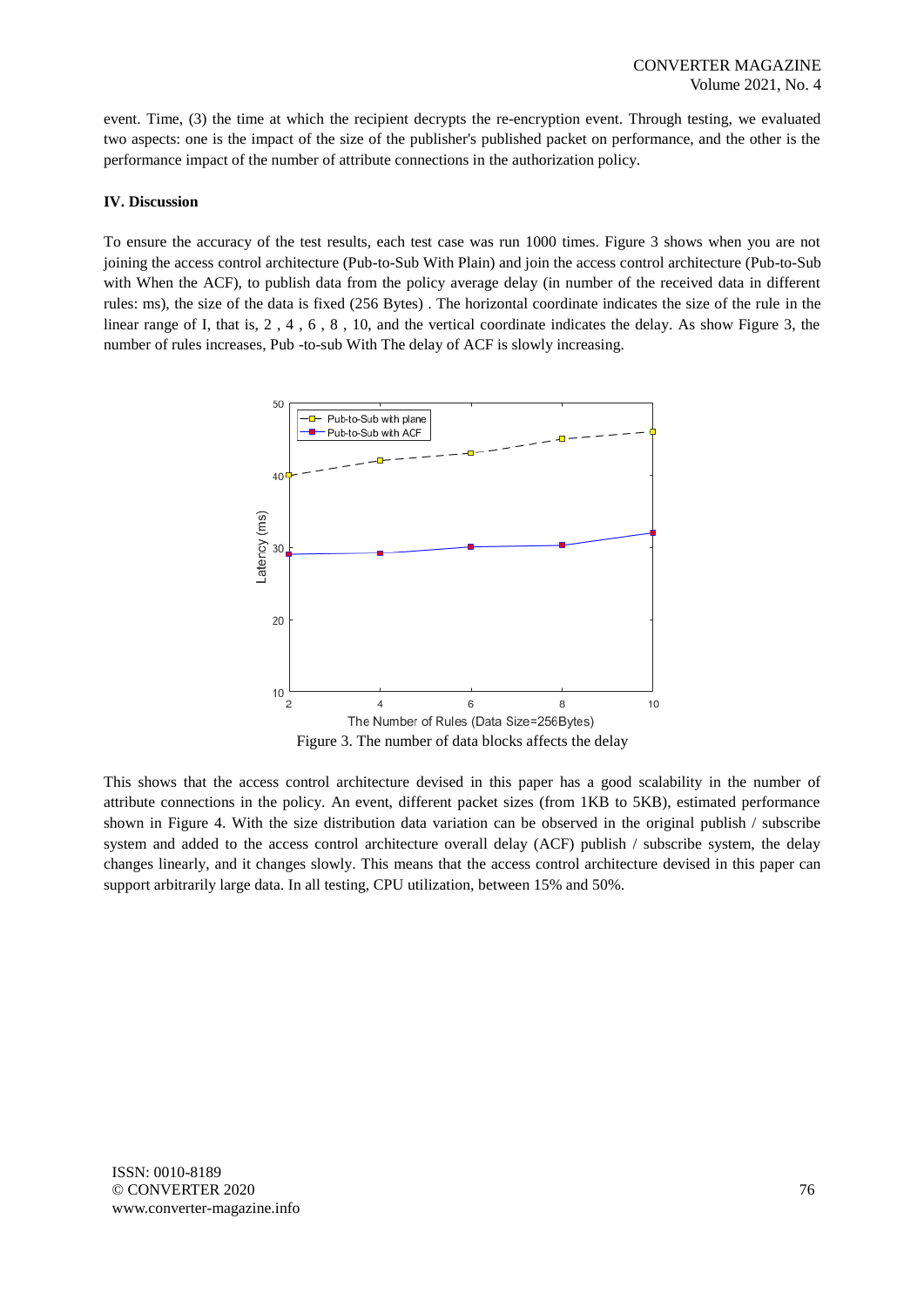

Figure 4. Effect of packet size on delay

As can be seen from the above delay estimation results,the proposed DCA CF architecture expanded the size of the size of the encrypted data, encryption can support large data.The publish/subscribe model is suitable for building a communication architecture for collaborative smart grid services. In publish/subscribe services, Qi part proposes a data-centric smart grid access control architecture, which maintains the anonymity, multicast and indirect communication characteristics of the publish/subscribe model. In this architecture, publishers and subscribers do not need to share keys, so there is no burden of key management. In addition, the architecture is based on homomorphic encryption, which supports in-network integration of encrypted data.This paper also analyzes the correctness and security of the proposed architecture. Preliminary estimates indicate that the implementation of the security section of this article proposed based publish/subscribe access control architecture has a good performance, and provides strong security capabilities (authorization and data confidentiality).

#### **V. Conclusions**

With the increasing openness and wide application of IoT systems, the privacy protection and security issues in the collaborative interaction of IoT services are facing new challenges. This paper proposes a secure data sharing mechanism for the data sharing, service collaboration, composition and user privacy aspects of the IoT environment. The I/O service interaction access control mechanism based on the publish/subscribe system protects the data. Privacy and access control for implementing services. Aiming at the communication between large-scale collaborative services, this paper builds an access control architecture suitable for large-scale distributed IoT service collaborative communication facilities and management service collaborative interaction based on the publish/subscribe paradigm, which realizes the confidentiality of data exchange between services. Privacy protection of service policies. Based on the communication facilities, this paper has done two aspects. On the one hand, it proposes a data-centric access control architecture (DCACF) to implement access control for service sessions and protect the confidentiality of interactive data. The main idea of DCACF is to attach an access control policy to the event, making the event an independent, meaningful entity. This architecture not only supports scalable smart grid service interactions, but also maintains service indirect, anonymous, multicast interaction features and data confidentiality. The use of fully homomorphic encryption technology to achieve intra-grid integration of encrypted data. The control strategy and access credentials of the encrypted data satellite code enable the collaborative service to perform indirect access control. The other party) proposes a two-layer access control architecture, while achieving the confidentiality of the data layer publishing events and the application layer protection of the service policy privacy. The main idea of the architecture is to propose two-way matching attributes and privacy policy requirements for the two-tier access control architecture, embedding policy embedding, policy and attribute blinding and encoding using anonymous sets.

## **Acknowledgement**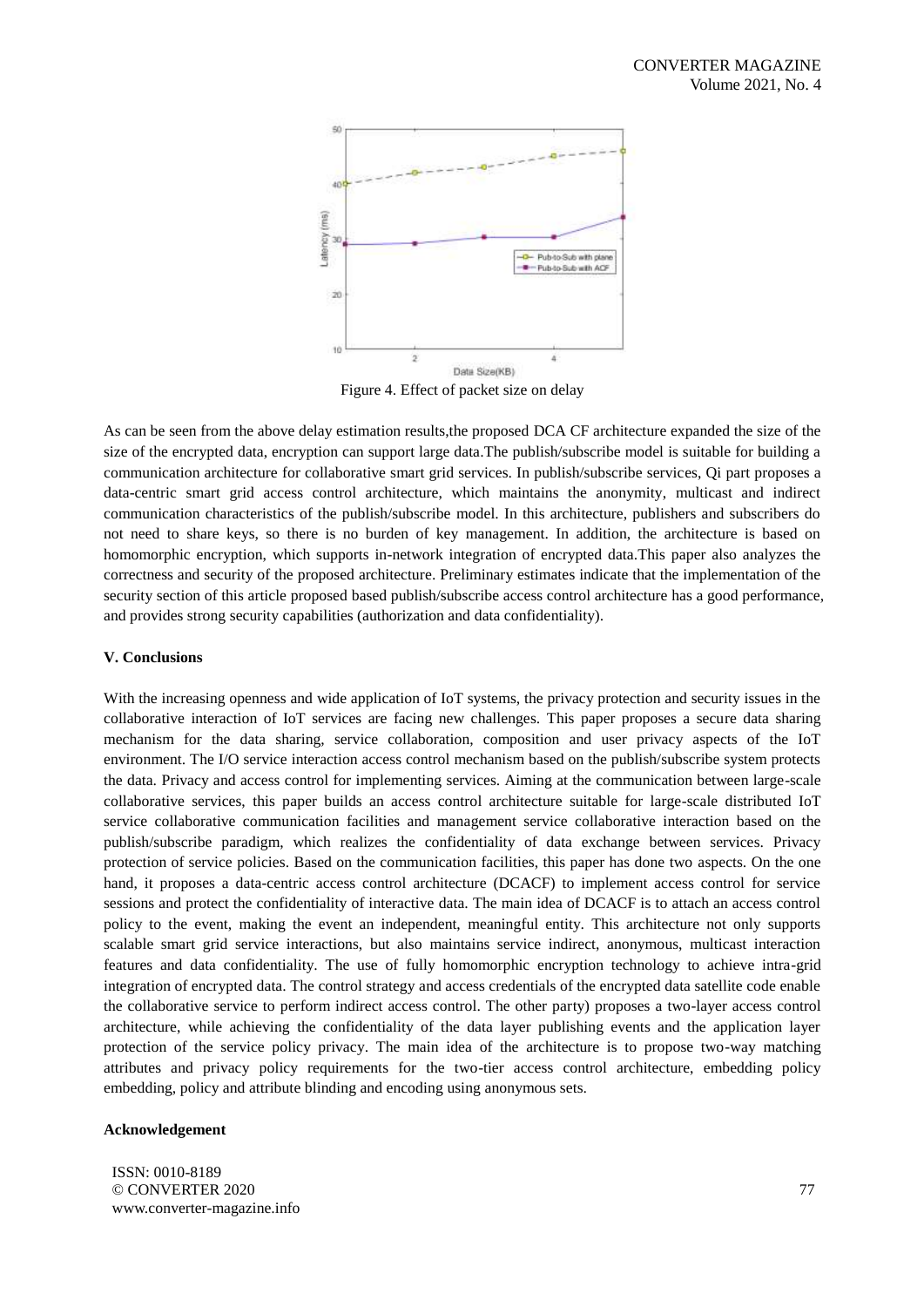The paper was supported by the engineering technology research center of web application software in Zhengzhou, 2021 Henan Province Key R&D and Promotion Special (Technology Tackling Key) Project (212102310572): Research on Key Technologies of Intelligent Educational System Based on Big Data Application.

# **References**

- [1] Islam N, Islam N. Botnets and Internet of Things Security. Computer, 2017, 50(2):76-79.
- [2] Fernandes E, Rahmati A, Eykholt K, et al. Internet of Things Security Research: A Rehash of Old Ideas or New Intellectual Challenges?. IEEE Security & Privacy, 2017, 15(4):79-84.
- [3] Maple C. Security and privacy in the internet of things. Journal of Cyber Policy, 2017, 2(2):155-184.
- [4] Anitha A. Home security system using internet of things. IOP Conference Series: Materials Science and Engineering, 2017, 263:042026.
- [5] Kolias C, Meng W, Kambourakis G, et al. Security, Privacy, and Trust on Internet of Things. Wireless Communications and Mobile Computing, 2019, 2019:1-3.
- [6] Younis M, Akkaya K, Youssef M. Handling QoS Traffic in Wireless Sensor Networks. IEEE Journal on Selected Areas in Communications, 2015, 28(7):1105-1115.
- [7] Illiano V P, Lupu E C. Detecting Malicious Data Injections in Wireless Sensor Networks: A Survey. Acm Computing Surveys, 2015, 48(2):1-33.
- [8] Kapileswar N, Hancke G P. A Survey on Urban Traffic Management System Using Wireless Sensor Networks:. Sensors, 2016, 16(2):157.
- [9] Ndiaye M, Hancke G P, Abu-Mahfouz A M. Software Defined Networking for Improved Wireless Sensor Network Management: A Survey. Sensors, 2017, 17(5):1031.
- [10] Chen Z, Liu A, Li Z, et al. Distributed duty cycle control for delay improvement in wireless sensor networks. Peer-to-Peer Networking and Applications, 2016, 10(3):1-20.
- [11] Malaver A, Motta N, Corke P, et al. Development and Integration of a Solar Powered Unmanned Aerial Vehicle and a Wireless Sensor Network to Monitor Greenhouse Gases. Sensors, 2015, 15(2):4072-4096.
- [12] Khan I, Belqasmi F, Glitho R, et al. Wireless sensor network virtualization: A survey. IEEE Communications Surveys & Tutorials, 2017, 18(1):553-576.
- [13] Rashid B, Rehmani M H. Applications of wireless sensor networks for urban areas: A survey. Journal of Network & Computer Applications, 2016, 60:192-219.
- [14] Liu X Y, Zhu Y, Kong L, et al. CDC: Compressive Data Collection for Wireless Sensor Networks. IEEE Transactions on Parallel & Distributed Systems, 2015, 26(8):2188-2197.
- [15] Zhang Y, Liu W, Lou W, et al. Location-based compromise tolerant security mechanisms in wireless sensor networks. IEEE Journal on Selected Areas in Communications, 2015, 24(2):247-260.
- [16] Srbinovska M, Gavrovski C, Dimcev V, et al. Environmental parameters monitoring in precision agriculture using wireless sensor networks. Journal of Cleaner Production, 2015, 88:297-307.
- [17] Fadel E, Gungor V C, Nassef L, et al. A survey on wireless sensor networks for smart grid. Computer Communications, 2015, 71(C):22-33.
- [18] Khan I, Belqasmi F, Glitho R, et al. Wireless sensor network virtualization: early architecture and research perspectives. Network IEEE, 2016, 29(3):104-112.
- [19] Xia S, Zou J, Zhu X, et al. Improvement on DV-Hop localization algorithm in wireless sensor networks. Journal of Computer Applications, 2015, 46(11):112-114.
- [20] Rezvani M, Ignjatovic A, Bertino E, et al. Secure Data Aggregation Technique for Wireless Sensor Networks in the Presence of Collusion Attacks. Dependable & Secure Computing IEEE Transactions on, 2015, 12(1):98-110.
- [21] Rong P, Manli Z, Chi G, et al. Public Bicycle Operating System Based on Space-Time Security and the Internet of Things. Wuhan University Journal of Natural Sciences, 2018, 23(6):541-548.
- [22] Wu, Fan, Xu, et al. A privacy-preserving and provable user authentication scheme for wireless sensor networks based on Internet of Things security. Journal of Ambient Intelligence & Humanized Computing, 2017, 8(1):101-116.